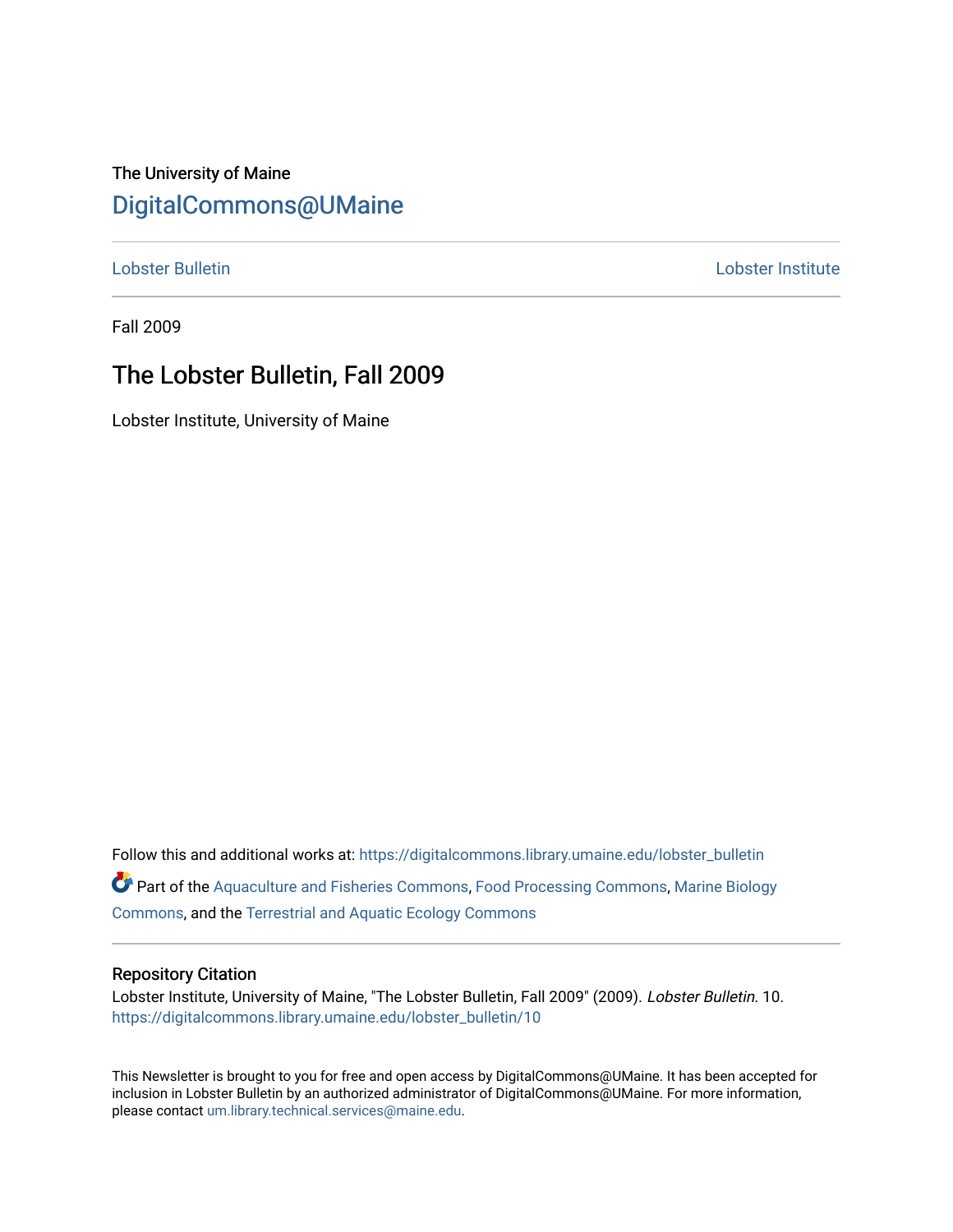

# **Fall 2009**

*"News, research updates, and information on lobsters and the lobster industry."*

### **Published by the Lobster Institute**

**"Protecting and conserving the lobster resource, and enhancing lobstering as an industry…and a way of life."**

### **Lobster Council of Canada Has Great Potential**

----------------------------------------------------------------- NOTE: The following in an op-ed piece by Provincial Fisheries and Aquaculture Minister Sterling Belliveau. -----------------------------------------------------------------

 Establishing the Lobster Council of Canada gives us an exciting opportunity to improve and strengthen the lobster sector in Nova Scotia, and all the Atlantic provinces.

 The industry employs about 30,000 people in Atlantic Canada and is worth more than \$1 billion in exports. In Nova Scotia, it generates substantial economic activity and is worth \$400 million each year in export value to our province. Nova Scotia is the leading lobster fishing province in Atlantic Canada. As provincial minister of Fisheries and Aquaculture, I am pleased that the council will be based in Nova Scotia.

 The lobster industry is complex and intimately interconnected in many ways. Lobster has many markets and products and all players affect each other in various ways. In the past year, the industry felt the effects of low market prices, negative currency exchange rates, high operating costs, demands for a sustainable approach to fishing and management and increased health and safety measures.

 It is obvious that in these times and conditions, a coordinated and collaborative approach is critical for everyone in the lobster sector. The Lobster Council of Canada is well placed to achieve this by including all segments of the industry, from harvesters, processors, buyers and union representatives to First Nations and input from the federal, provincial and municipal governments.

 We must move forward with a united effort, if we are to strengthen the image of our lobster and make it available as a top-quality product sold in high-end markets throughout the world.

 The council will receive input and advice from a large cross-section of the industry, and will be guided by a board of directors and professionally supported by an executive director and office staff. It can build trust and help everyone involved strive for a common goal to build and strengthen their industry. **– cont on page 4**

## **Lobster Institute Events of Interest**

LOBSTER ACADEMY: The Lobster Institute participated in the inaugural Lobster Academy, hosted by East Coast Seafood/Paturel October 15-17, 2009 in St. Andrews and Deer Island, New Brunswick. Institute Executive Director Dr. Bob Bayer served as "academic dean" and Cathy Billings as one of the "faculty". A select group of international buyers from the U.S., Canada, France, Italy and elsewhere came to have hands-on experience in the lobster industry, and to receive an overview of lobster biology, culture, marketing, and other topics from a panel of experts. Attendees had a chance to tour the processing facility on Deer Island, and take part in sorting, picking, and packing on the processing line. Owner of East Coast Seafood/Paturel, Michael Tourkistas, conceived of the concept of Lobster Academy to increase the transparency between his company and its customers. He hopes to devote more resources to educational programming in the future, and to continue and expand Lobster Academy.

LOBSTER INSTITUTE'S HOLIDAY LOBSTER & WINE FEAST: The Lobster Institute honored the 2009 Maine Lobster Chef of the Year, MacKenzie

#### --**cont. on page 4**

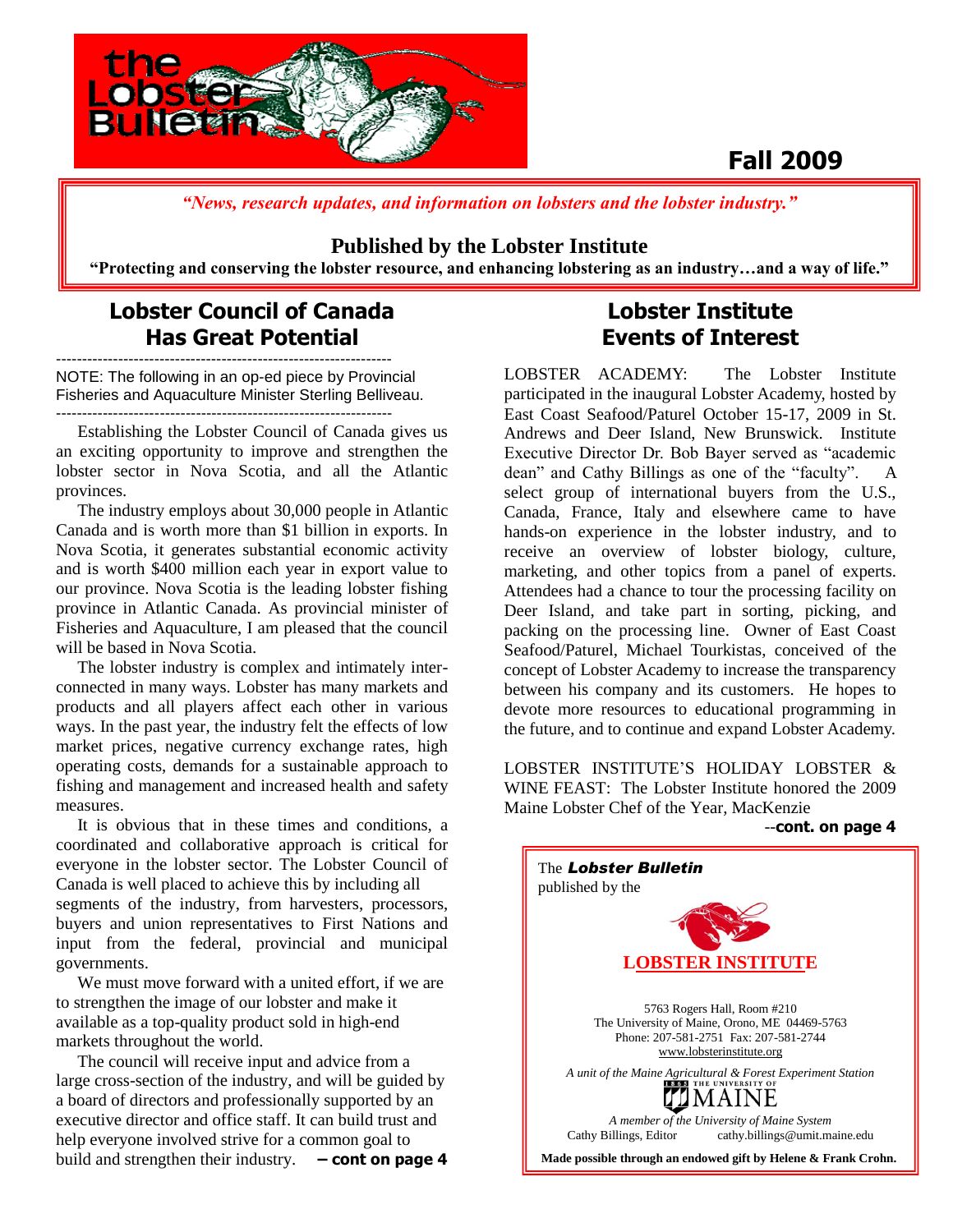# **1\*1 /\* 2010 CANADIAN/U.S. /\***  $\equiv$ **LOBSTERMEN'S TOWN MEETING**

*Hosted by the* 



**This year's focus is: Where do we go from here? Discussing steps to secure the economic future of the lobster industry.**

> **>Trade &Tariff Issues > Certification >Role of Co-ops > Value-added products > Pricing > Traceability**

# **Friday – March 26, 9:00 - 4:00 &**

# **Saturday – March 27, 9:00 - 11:30**

# **Regency Hotel Portland, Maine**

**Continue of the day of the day of the day of the day of the day of the day of the day of the day of the day of the day of the day of the day of the day of the day of the day of the day of the day of the day of the day of** (a nominal fee to help cover the cost of breaks and lunch)

*Pre-registration requested*

**Credit card may be used for pre-payment. Lunch provided only to those who pre-register. For those who don't pre-register, cash payment of \$15.00 U.S. accepted at the door. (covers breaks only)**

**A limited number of rooms are available at the Regency with special rates starting at \$119.00. Parking fee waived. Reserve rooms early.** 

**Call the Regency at 1-800-727-3436- ask for reservations and mention Lobstermen's Town Meeting.**

**Call the Lobster Institute at 207-581-1443 or visit our website at [www.lobsterinstitute.org](http://www.lobsterinstitute.org/) for registration form**



Check out the Lobster Institute website at [www.lobsterinstitute.org,](http://www.lobsterinstitute.org/) providing the definitive site for lobster information …… with nearly 200 links.

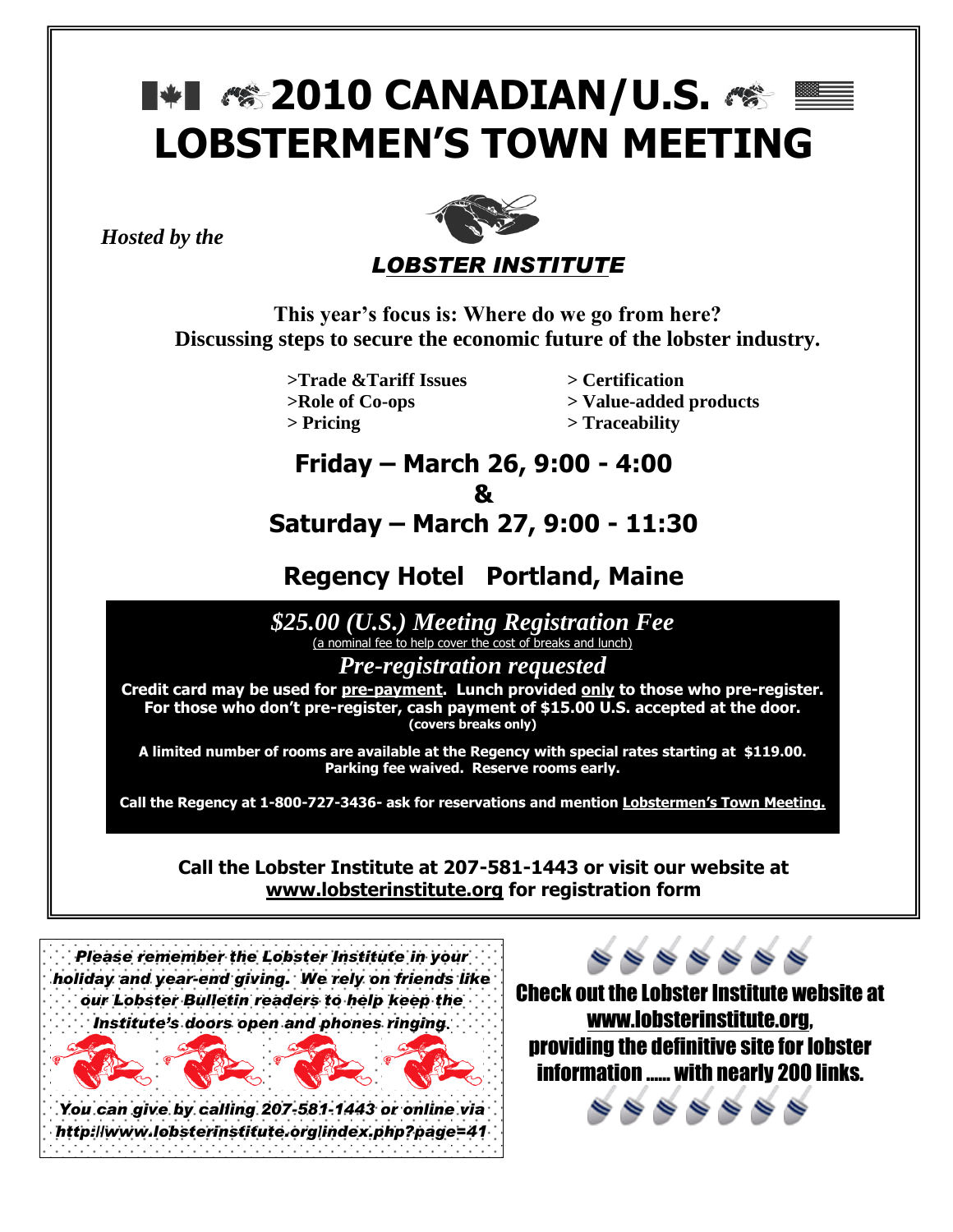**Contact us at 207-581-2751 if you would like to sponsor our "Research Report" and see your logo here!**



# **Research Report**

*Readers may contact the Lobster Institute for more detailed information on any of these projects.*

**Lobster Health Coalition Makes Progress on Baseline Health Data** – The Lobster Institute was able to make the Lobster Health Coalition a reality in 2009 thanks to a modest federal appropriation of \$178,000 received through NOAA. The objectives are "To form a Lobster Health Coalition with membership to include scientists and industry representatives from throughout the lobster fishing regions of the Northeast U.S. and Atlantic Canada. The Coalition will work to collect baseline lobster health data, and encourage a logical progression of research to address lobster health issues – bringing together and building upon work already done or in progress, thus avoiding duplication and proceeding as quickly and efficiently as possible."

 Deborah Bouchard, manager of the Maine Aquatic Animal Health Lab at the University of Maine and an experienced microbiologist, has been tapped as the director of the Lobster Health Coalition. "A successful Coalition will be instrumental in helping us learn about current and rapidly emerging diseases. Knowing what they are and how they spread may provide industry management tools to lessen the impact, thus helping secure the future viability of the lobster fishery," said Bouchard. "The intent is to link scientists involved with lobster health research with one another, and with the industry. The Coalition will serve as a communications channel to keep each other up-to-date on one another's research – to help build collaborative efforts and share resources."

 In addition to forging the Coalition, a small amount of research funding was made available to obtain baseline data on the microbial health of lobsters throughout the region. The following research experts lent their talents to this project: Together with Bouchard, Dr. Anne Lichtenwalner, Director of the Maine Aquatic Animal Health Laboratory; Dr. Mark Fast of Stony Brook University – representing the Long Island Sound area; Dr. Roxanna Smolowitz – representing the Massachusetts area; and Dr. Kathleen Castro of the University of Rhode Island Sea Grant.

 During the summer months, a regional lobster pathogen survey was conducted. Over 900 lobsters were sampled from all geographic regions represented. An update on the survey

will be presented at the Massachusetts Lobstermen's Association Annual Weekend, January 29-30 (for registration information go to http://www.lobstermen.com) and at the Maine Fishermen's Forum, March 4-6 (for registration see www.mainefishermensforum.org)



*Health Lab at the University of Maine - 2009*

**LFA 33/34 Lobster Moult Timing & Quality Monitoring Project Update --** Lobster harvesters, buyers, dealers, processors, and scientists have been participating in developing a collaborative research program designed to better document and understand the annual changes in moult-timing and lobster quality in LFAs 33/34 in Southwest Nova Scotia. The AVC Lobster Science Centre has been coordinating this project. Monitoring of lobster blood protein levels, shell hardness and moult stage has now been ongoing since the summer 2004 with pre-season, during and post-season sampling. The monitoring currently includes 15 areas in LFAs 33/34 with more than 81,500 lobsters sampled to date. The information collected for this project is available on the Internet and allows people to look at lobster sex, size, blood protein, moult stage and shell hardness by sampling location or dates. Based on 2009 pre-season sampling, the monitoring project predicted "lobsters landed at the start of the season in Southwest Nova Scotia could be of a lower quality compared to what was seen over the last couple of years. While there could be less soft-shell lobsters at the start of the season this year compared to last year, mean blood protein levels could be lower than in previous years." The data can be accessed at http://www.lobsterscience.ca/moult.